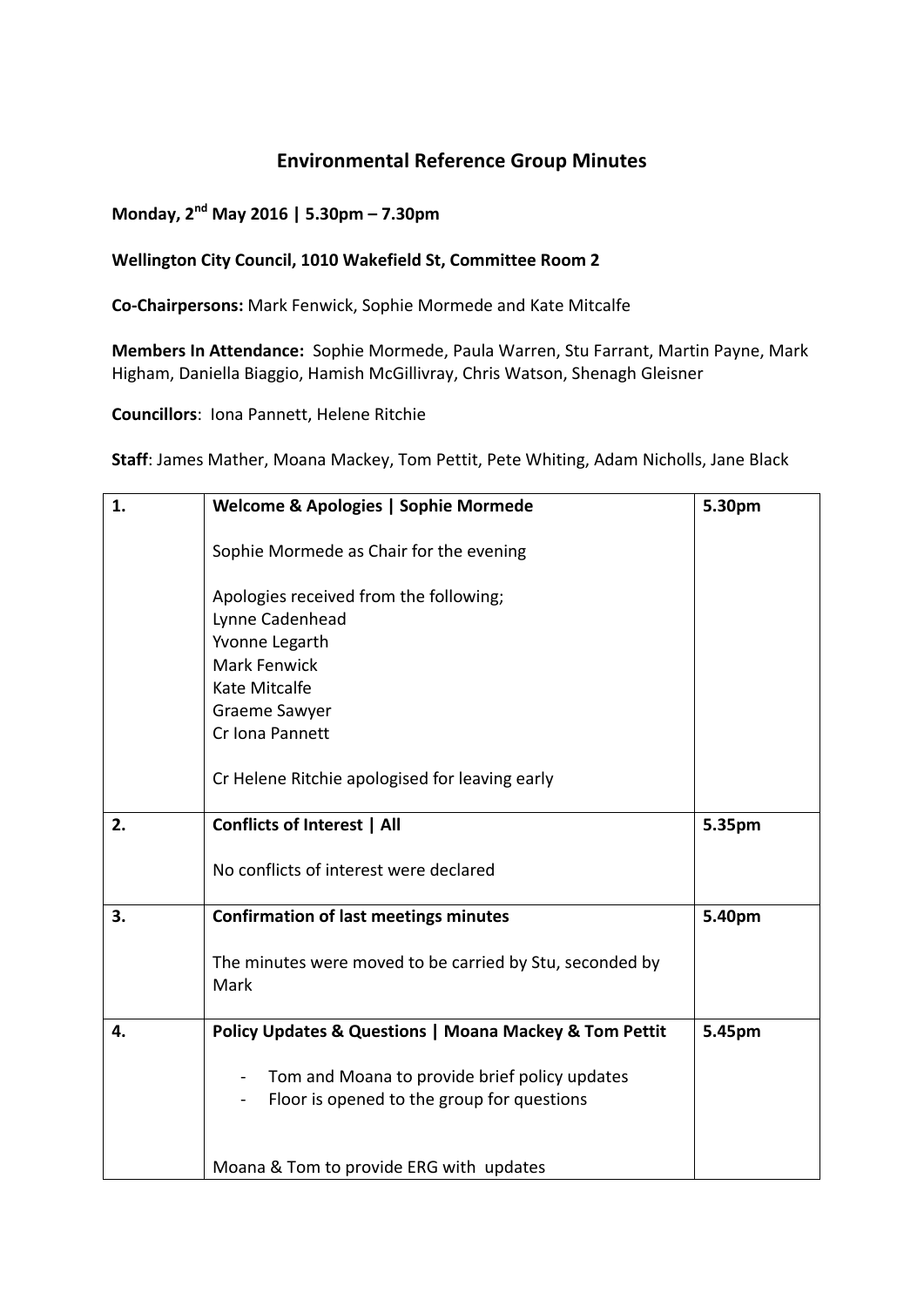| Annual Plan Submissions have closed                                                                                                                                                                                |  |
|--------------------------------------------------------------------------------------------------------------------------------------------------------------------------------------------------------------------|--|
| Virtual Forum was held on the consultation for the annual<br>plan                                                                                                                                                  |  |
| 30 questions and 30 supplementary questions were posed at<br>the forum                                                                                                                                             |  |
| City Green House inventory was released. Emissions since<br>2001 have gone down 2.1%.<br>Moana reiterated that this is a trend they wish to see<br>continue<br>Cruise ships are excluded from the emissions report |  |
| Forestry sector is showing some cause for concern in relation<br>to emissions - data detailed in the report. Regional council<br>will need to take a look into the Forestry sector.                                |  |
| Electric Vehicle charging is being looked into.<br>Aim to is to make charging as easy as possible, particularly in<br>suburbs<br>Car sharing is also being looked into by Tom                                      |  |
| 100 Resilient Cities is in 'phase 2'<br>Mike to return to advise ERG about the status of the<br>programme                                                                                                          |  |
| Data formats for electricity are being looked into, Moana<br>stressed that up to date data is essential.                                                                                                           |  |
| Electric Vehicle symposium on the 27 <sup>th</sup> June<br>Tom and Moana to provide details                                                                                                                        |  |
| $ERG -$<br>Q-Wastewater Sludge, what's happening there?<br>A-85% of our corporate emissions come from this so we<br>will be addressing this and can bring data to you.                                             |  |
| Q-why do you think charging stations will be an issue?<br>A- We don't, we just want to make it easy for people.<br>Other countries have had drivers, such as taxes on<br>petrol.                                   |  |
| Q- What role will the council play in charging?<br>A- Due to our typography we don't have the ability to<br>provide charging to homes as easily, so we are<br>investigating solutions. Around the world Local      |  |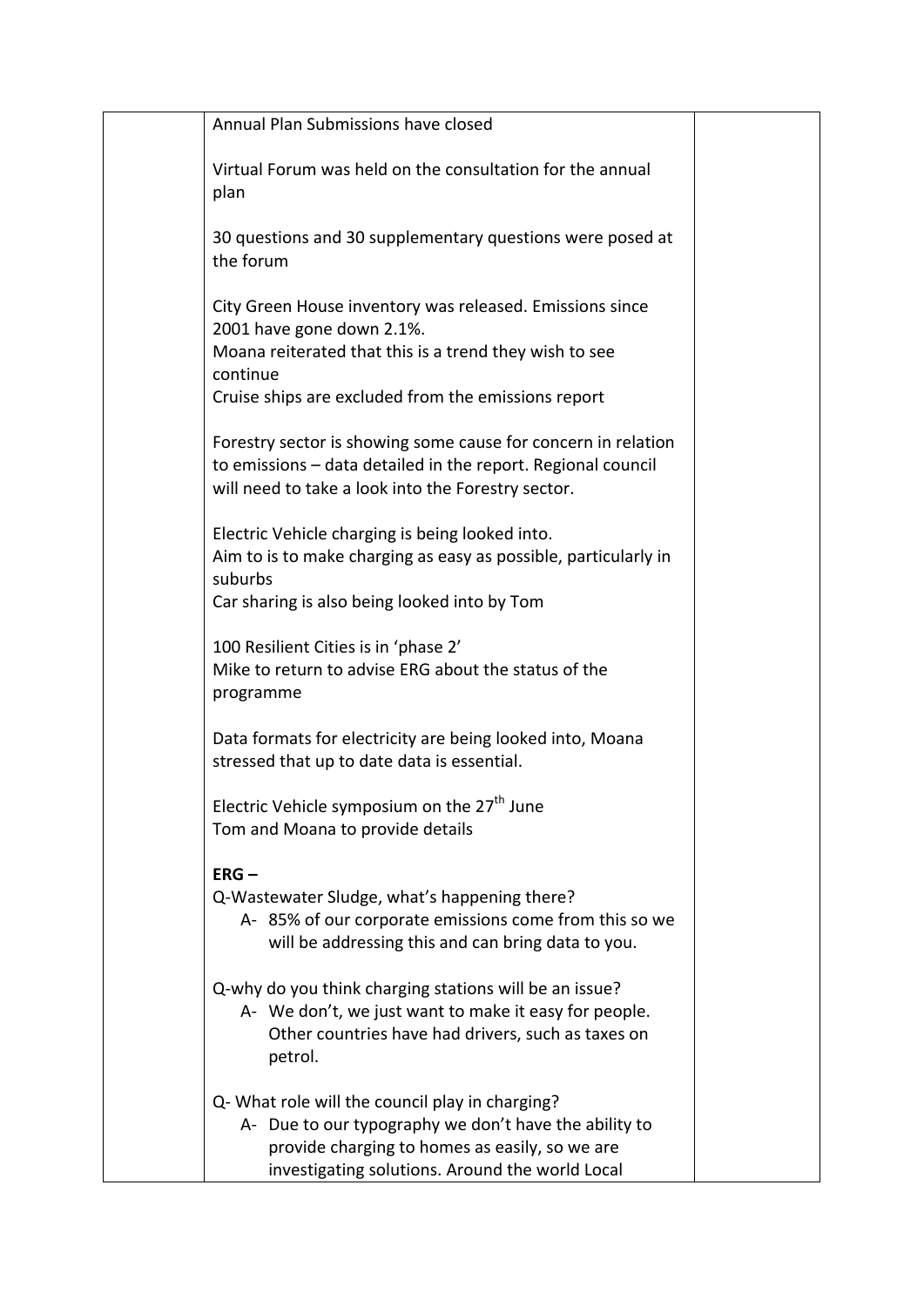| Government have played a large role in supply. Z<br>energy are working on this, we are keeping in touch<br>with them.                                                                                                                                                                                                                                                                                                                                                                                                                                                                                                                                                                                               |  |
|---------------------------------------------------------------------------------------------------------------------------------------------------------------------------------------------------------------------------------------------------------------------------------------------------------------------------------------------------------------------------------------------------------------------------------------------------------------------------------------------------------------------------------------------------------------------------------------------------------------------------------------------------------------------------------------------------------------------|--|
| Q- why would we need to charge at home?<br>A- If we have slow chargers they take all night, fast is<br>much quicker. But if we have slow chargers we need to<br>look at solutions for overnight charging. There is<br>demand for charging, but lack of infrastructure will put<br>people off. We are looking at partnerships to meet this<br>demand - CBD locations will be essential to this.<br>Charging is also best on the grid if it's done overnight.                                                                                                                                                                                                                                                         |  |
| Q- is there work on electric car sharing?<br>A- There are initiatives. MEVO is an Audi hybrid that won<br>a council initiative.                                                                                                                                                                                                                                                                                                                                                                                                                                                                                                                                                                                     |  |
| Q- Autolib is a good model<br>A- Yes we are awaiting critical mass. Visibility is<br>important, when people feel comfortable that they<br>can use them safely and easily we will be doing well.<br>We will also need more parking to service more<br>electric cars. We have about 100 parks planned for<br>across the city for these purposes, with 15% in the<br>CBD.                                                                                                                                                                                                                                                                                                                                              |  |
| <b>General Questions</b>                                                                                                                                                                                                                                                                                                                                                                                                                                                                                                                                                                                                                                                                                            |  |
| Q- The report on emissions seems to focus on cars. Gas,<br>agriculture and electric use could make a huge impact.<br>A- Our 2050 calculator shows us that we need to get<br>people out of cars that use fossil fuels. There is no<br>competition in this regard. There is more that could be<br>done, we agree. It would be disingenuous to say that<br>Wellingtonians don't contribute in those areas you<br>mentioned. We are looking at promoting energy<br>efficiency across a range of small, medium and large<br>businesses. The library for example, since joining the<br>smart building challenge, has reduced its emissions<br>which is something we want to see continue across<br>Wellingtons buildings. |  |
| Q- What is the percentage of emissions that Transport<br>contributes?<br>A- 40%                                                                                                                                                                                                                                                                                                                                                                                                                                                                                                                                                                                                                                     |  |
| Q- What feedback are you getting on your calculator?                                                                                                                                                                                                                                                                                                                                                                                                                                                                                                                                                                                                                                                                |  |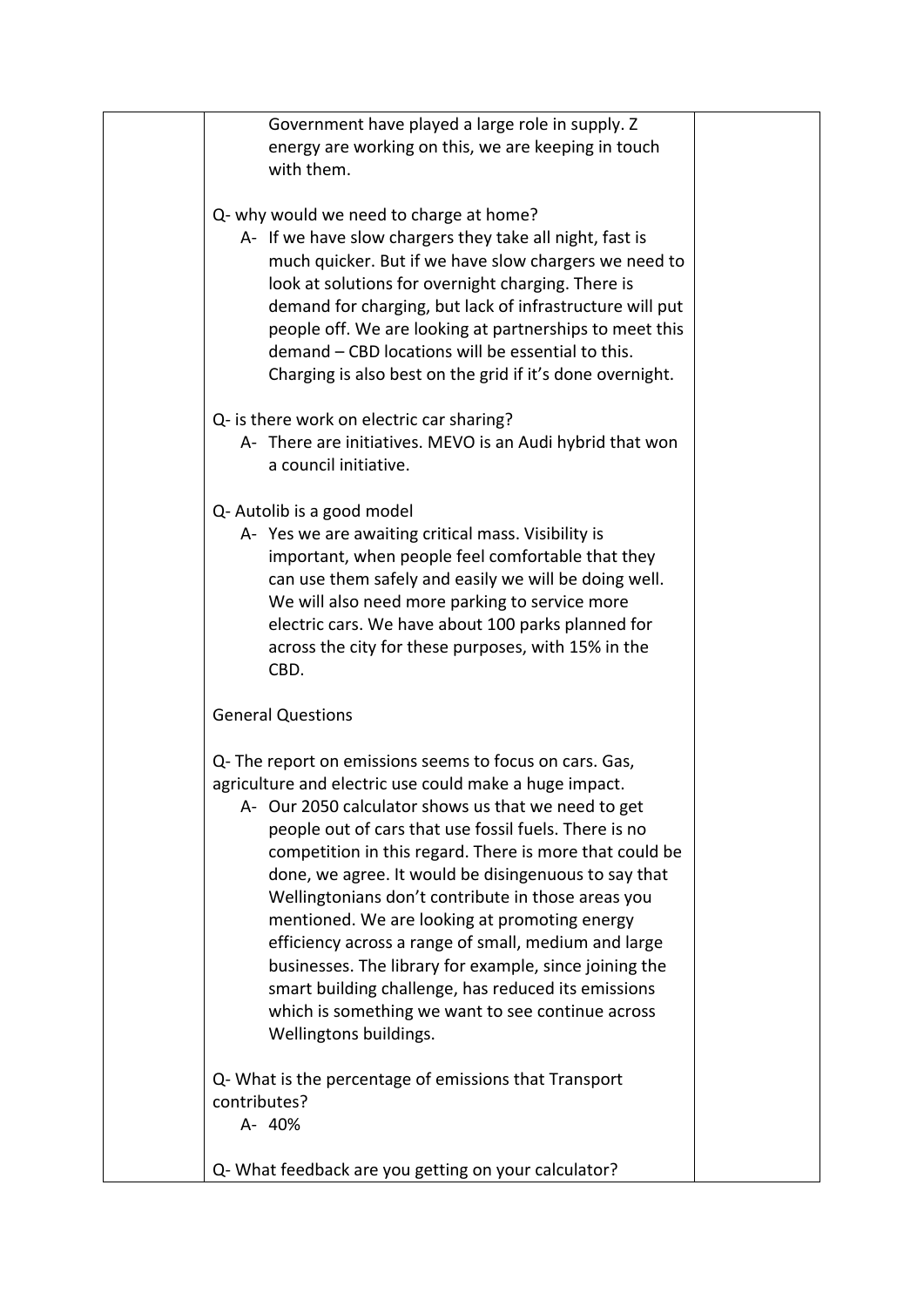|    | A- Good feedback. A simple way of showing the public                                                                                                                                                                                                                                                                                                                                                                                                                                                                                                                                                                                                                                    |        |
|----|-----------------------------------------------------------------------------------------------------------------------------------------------------------------------------------------------------------------------------------------------------------------------------------------------------------------------------------------------------------------------------------------------------------------------------------------------------------------------------------------------------------------------------------------------------------------------------------------------------------------------------------------------------------------------------------------|--------|
|    | what they can do and what is working. Other councils                                                                                                                                                                                                                                                                                                                                                                                                                                                                                                                                                                                                                                    |        |
|    | are looking to follow our example.                                                                                                                                                                                                                                                                                                                                                                                                                                                                                                                                                                                                                                                      |        |
|    | $Q$ – Some of the scenarios are quite limited. All the savings on<br>emissions is based on energy efficiency. Avoid, reuse and<br>recycle type scenarios aren't incorporated for example.<br>A-The sliders are based on specific models, so if the models<br>don't exist we can't show the reduction. As data becomes<br>available we will make it visible in the calculator.<br>Q-I think people attracted to a calculator such as this, we<br>need to show them ways they can make an impact. I think we<br>have limited people here, by focusing on certain things.<br>A- I think actually you have highlighted why we are<br>pushing for an individual calculator, rather than at a |        |
|    | city level.                                                                                                                                                                                                                                                                                                                                                                                                                                                                                                                                                                                                                                                                             |        |
|    | Moana noted that providing people data on the impact of<br>their lifestyle, also that aviation is integral to NZ economy and<br>its citizen's lives. The adoption of biofuel would also be a huge<br>game changer on the entire footprint.                                                                                                                                                                                                                                                                                                                                                                                                                                              |        |
|    | Council is making moves to reduce their carbon footprint.                                                                                                                                                                                                                                                                                                                                                                                                                                                                                                                                                                                                                               |        |
|    | ERG also noted that 30% of Wellington traffic is school traffic.                                                                                                                                                                                                                                                                                                                                                                                                                                                                                                                                                                                                                        |        |
|    | ERG noted they wanted work on Wastewater, commercial<br>waste recycling (and regional bylaw associated) and how<br>multiple effects of solutions effect transport scenarios<br>(pushing for all electric may have negative effects in other<br>areas for example).                                                                                                                                                                                                                                                                                                                                                                                                                      |        |
|    | James to invite Mike Mendonca to update ERG on Resilience.                                                                                                                                                                                                                                                                                                                                                                                                                                                                                                                                                                                                                              |        |
|    |                                                                                                                                                                                                                                                                                                                                                                                                                                                                                                                                                                                                                                                                                         |        |
|    |                                                                                                                                                                                                                                                                                                                                                                                                                                                                                                                                                                                                                                                                                         |        |
| 5. | Let's Get Wellington Moving (LGWM)   Jane Black                                                                                                                                                                                                                                                                                                                                                                                                                                                                                                                                                                                                                                         | 6.04pm |
|    |                                                                                                                                                                                                                                                                                                                                                                                                                                                                                                                                                                                                                                                                                         |        |
|    | Jane & Adam introducing LGWM<br>Discussion of the projects aims and status                                                                                                                                                                                                                                                                                                                                                                                                                                                                                                                                                                                                              |        |
|    | Floor is opened to ERG for questions                                                                                                                                                                                                                                                                                                                                                                                                                                                                                                                                                                                                                                                    |        |
|    |                                                                                                                                                                                                                                                                                                                                                                                                                                                                                                                                                                                                                                                                                         |        |
|    | LGWM gives a presentation on the overview of the LGWM                                                                                                                                                                                                                                                                                                                                                                                                                                                                                                                                                                                                                                   |        |
|    | project and its aims. She reiterates that this is the consultation                                                                                                                                                                                                                                                                                                                                                                                                                                                                                                                                                                                                                      |        |
|    | phase of the project, and that LGWM will be returning at                                                                                                                                                                                                                                                                                                                                                                                                                                                                                                                                                                                                                                |        |
|    | various phases of the project for further feedback &                                                                                                                                                                                                                                                                                                                                                                                                                                                                                                                                                                                                                                    |        |
|    | engagement. This is tabled for ERG on Dropbox.                                                                                                                                                                                                                                                                                                                                                                                                                                                                                                                                                                                                                                          |        |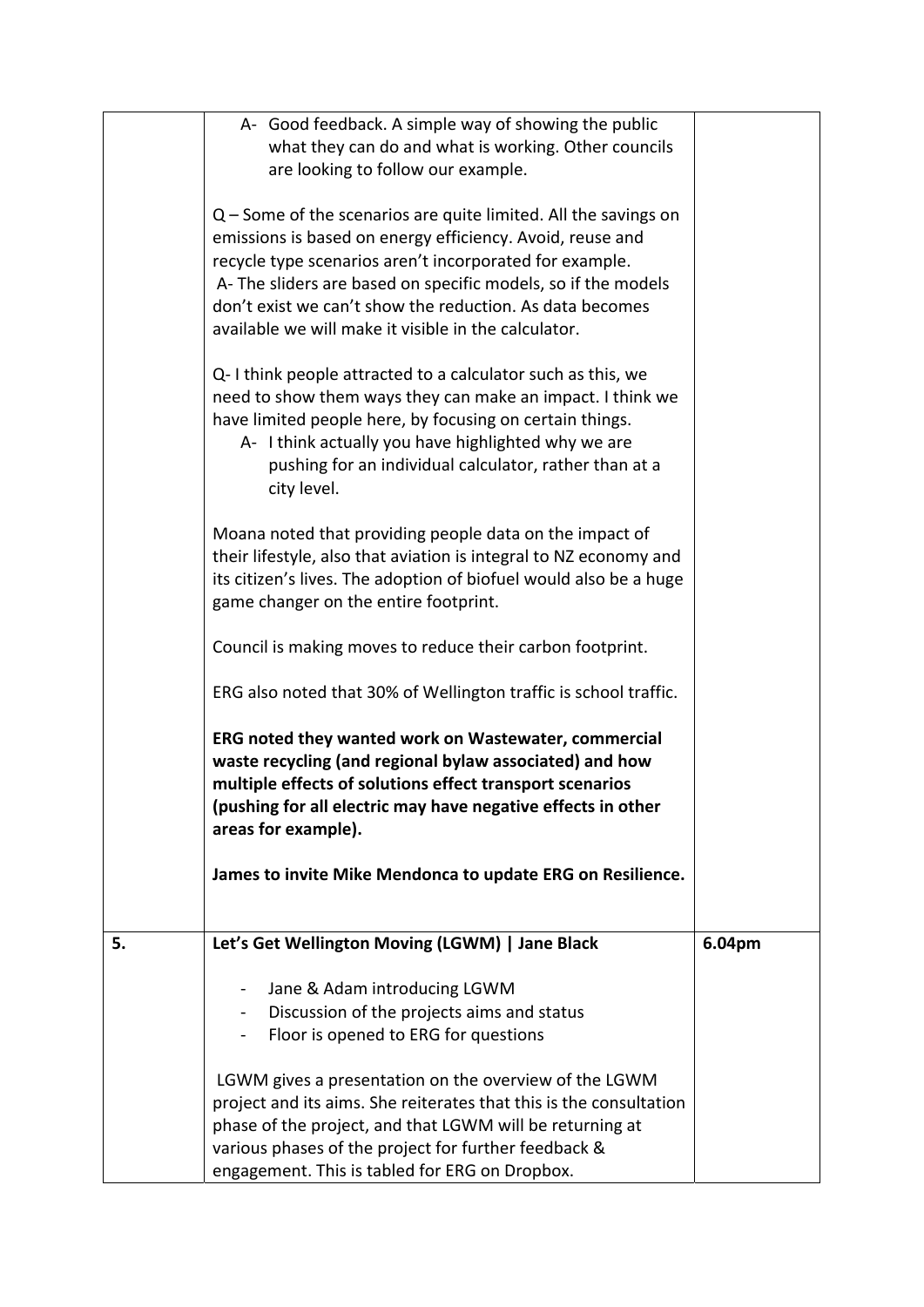|  | The LGWM website is also shown, which is one mechanism<br>the project uses to engage with Wellington on their transport<br>views.                                                                                                                                                                                                                                                                                                         |  |
|--|-------------------------------------------------------------------------------------------------------------------------------------------------------------------------------------------------------------------------------------------------------------------------------------------------------------------------------------------------------------------------------------------------------------------------------------------|--|
|  | LGWM asked ERG what they believed they should be taking<br>into consideration, given that this phase is the principle<br>shaping phase of the LGWM project.                                                                                                                                                                                                                                                                               |  |
|  | Questions from ERG to LGWM                                                                                                                                                                                                                                                                                                                                                                                                                |  |
|  | Q-Scenarios, what have you considered?<br>A- We're deliberately trying not to jump to solutions. We<br>have reviewed all the transport studies done since<br>1963, which is available on the website. There are a lot<br>of initiatives on there, which never got anywhere $-$ so<br>we will be reviewing those.                                                                                                                          |  |
|  | Q-How do you deal with transport activist cynicism? Previous<br>approaches like this have had good principles, but resulted in<br>poor work programmes. There are disengaged people out<br>there, how will you address that?<br>A- We have talked to people with those views. We have<br>an agency alliance here; we want to take people<br>through the entire process. We want people's views<br>reflected in all stages of the project. |  |
|  | Q- to reiterate, previous approaches have looked attractive to<br>people as well, but have had poor results.<br>A- All I will say is that we are making it very easy for<br>people to get engaged.                                                                                                                                                                                                                                        |  |
|  | Q-I think there needs to be a focus on how to overturn the<br>legacy problems - to convince people who have knowledge<br>and understanding; you need to get through to them.<br>A- There are no solutions proposed here. This is us<br>'starting again'. Everything is off the table. The only<br>thing on the table is that the basin reserve must stay.                                                                                 |  |
|  | Q-I will do some thinking about how to overcome that<br>cynicism and get back to you.                                                                                                                                                                                                                                                                                                                                                     |  |
|  | Q- What might characterise the difference between principles<br>and criteria?<br>A- A general rule is that the criteria sit between the<br>principles and the solutions. There would be some                                                                                                                                                                                                                                              |  |
|  | technical criteria around measuring a principle of low                                                                                                                                                                                                                                                                                                                                                                                    |  |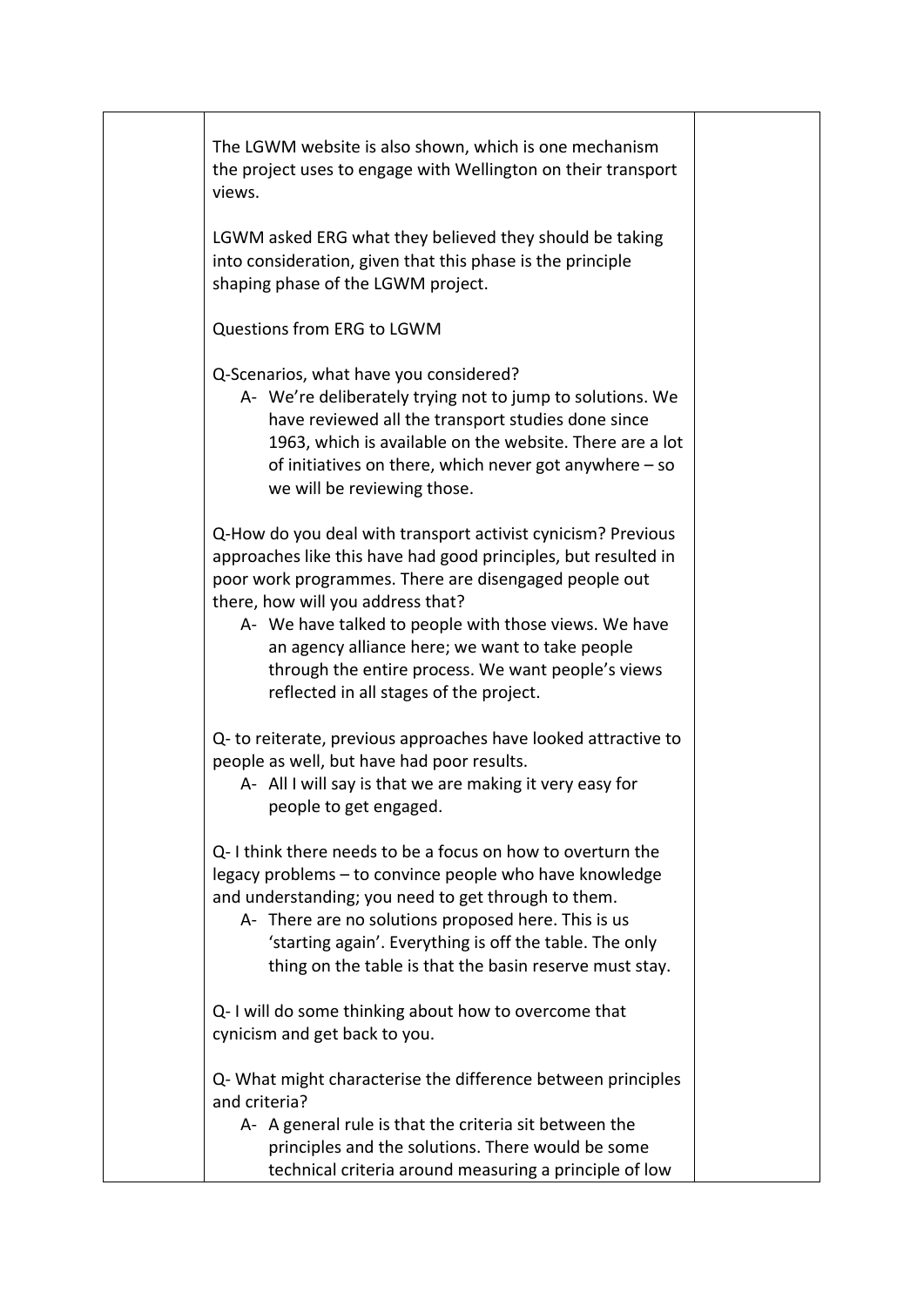|    | carbon for example.                                                                                                                                                                                                                                                                                                                                                    |        |
|----|------------------------------------------------------------------------------------------------------------------------------------------------------------------------------------------------------------------------------------------------------------------------------------------------------------------------------------------------------------------------|--------|
|    | ERG noted that they would be highly interested in<br>contributing at the principle and criteria stage of the project.                                                                                                                                                                                                                                                  |        |
|    | LGWM has multiple work streams, with each stream having its<br>own experts.                                                                                                                                                                                                                                                                                            |        |
|    | Building a multi-modal transport model takes time, and<br>requires understanding of the effects of 'lever' pulling within<br>these models. The data collection done by LGWM is the most<br>comprehensive in done in the city, incorporating new<br>technology that provides insightful data.                                                                           |        |
|    | $Q$ – How does the multi-modal model sit with the resilience<br>model that's being worked on?<br>A-We are mindful that last year we had 9 events that<br>compromised the PT network, none of which were an<br>earthquake.                                                                                                                                              |        |
|    | ERG asked to be presented with a summary of the data when<br>it comes up, and also be involved when they develop draft<br>sets of principles.                                                                                                                                                                                                                          |        |
|    |                                                                                                                                                                                                                                                                                                                                                                        |        |
| 6. | <b>Transport Engagement   Pete Whiting</b>                                                                                                                                                                                                                                                                                                                             | 6.23pm |
|    | Introduction of Pete & his role in Cycleway's<br>Beginning of ongoing engagement<br>Floor is opened to ERG for questions for James to put<br>to Pete                                                                                                                                                                                                                   |        |
|    | Pete absent, gave his apologies and will return for the next<br>meeting                                                                                                                                                                                                                                                                                                |        |
|    | EEG wished to identify how Pete fits into the wider transport<br>picture, and how his position will alleviate some systemic<br>issues that ERG have identified previously (letter to CEO etc.)<br>Eastern suburbs survey to be sent to ERG in advance<br>ERG will also raise the issue of internal silo problems within<br>council, but particularly within Transport. |        |
| 7. | <b>Dog Policy Submission Ratification</b>                                                                                                                                                                                                                                                                                                                              | 6.52pm |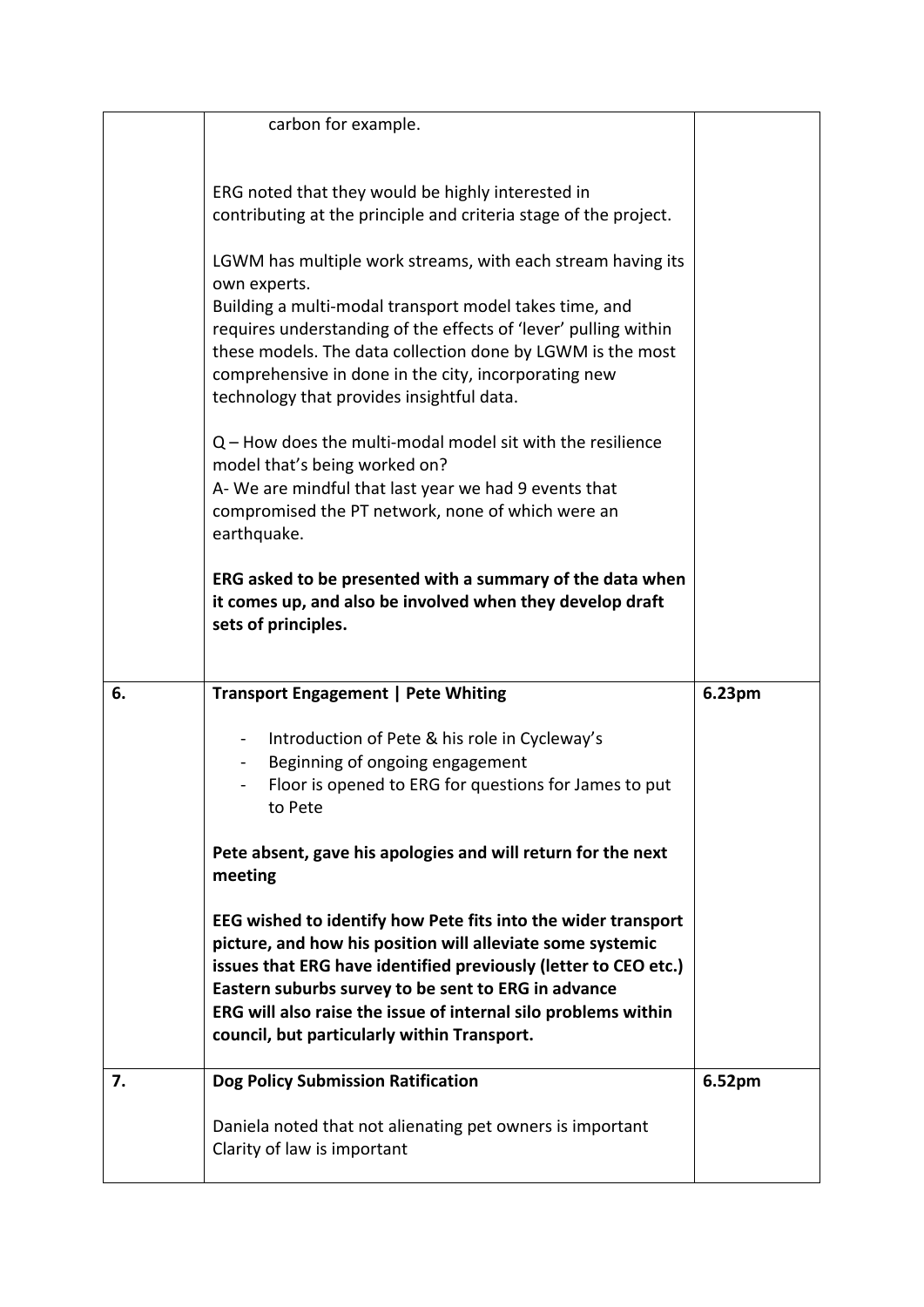|    | Safety of wildlife is stressed, but also that of persons - dogs<br>off leash can be dangerous or intimidating<br>One theory on poor dog behaviour - non-conformity to dog<br>law is a form of protest due to lack of resources (not<br>advocating for the behaviour but as an explanation of it)<br>Resources to infringe are lacking – ERG noted that it is hard to<br>fine/ticket someone you saw walking a dog off-leash 25<br>minutes ago<br>The group stressed that the submission should be based<br>around the idea of the bylaw enabling moving toward a<br>positive outcome that is within the council's resources.<br>Safety and biodiversity being the 2 major aspects to work<br>toward.<br>It was determined that with the following emphases;<br>Emphasis on the enforcement aspect<br>Expansion on focus on wildlife<br>Ease of interpretation of law<br>Consistency of messaging from council<br>That the ERG submission be carried and delivered. |        |
|----|--------------------------------------------------------------------------------------------------------------------------------------------------------------------------------------------------------------------------------------------------------------------------------------------------------------------------------------------------------------------------------------------------------------------------------------------------------------------------------------------------------------------------------------------------------------------------------------------------------------------------------------------------------------------------------------------------------------------------------------------------------------------------------------------------------------------------------------------------------------------------------------------------------------------------------------------------------------------|--------|
| 8. | <b>ERG Group Identity &amp; Strategy</b><br>Discussion of ERG's identity and focuses<br>Discussion of upcoming policies<br>The Chair discussed some history of the ERG, detailing what<br>the terms of reference allow ERG to discuss.<br>Used to be an 'ambulance at the bottom of the cliff' type<br>group, there are now shifts towards early engagement - but<br>this can still be improved.<br>The portfolio groups exist to liaise directly with council staff in<br>charge of a particular area, to help the group know what is<br>going on within specific areas.<br>Revolving chairs are the current format, with Mark, Sophie<br>and Kate interchanging.                                                                                                                                                                                                                                                                                                 | 7.11pm |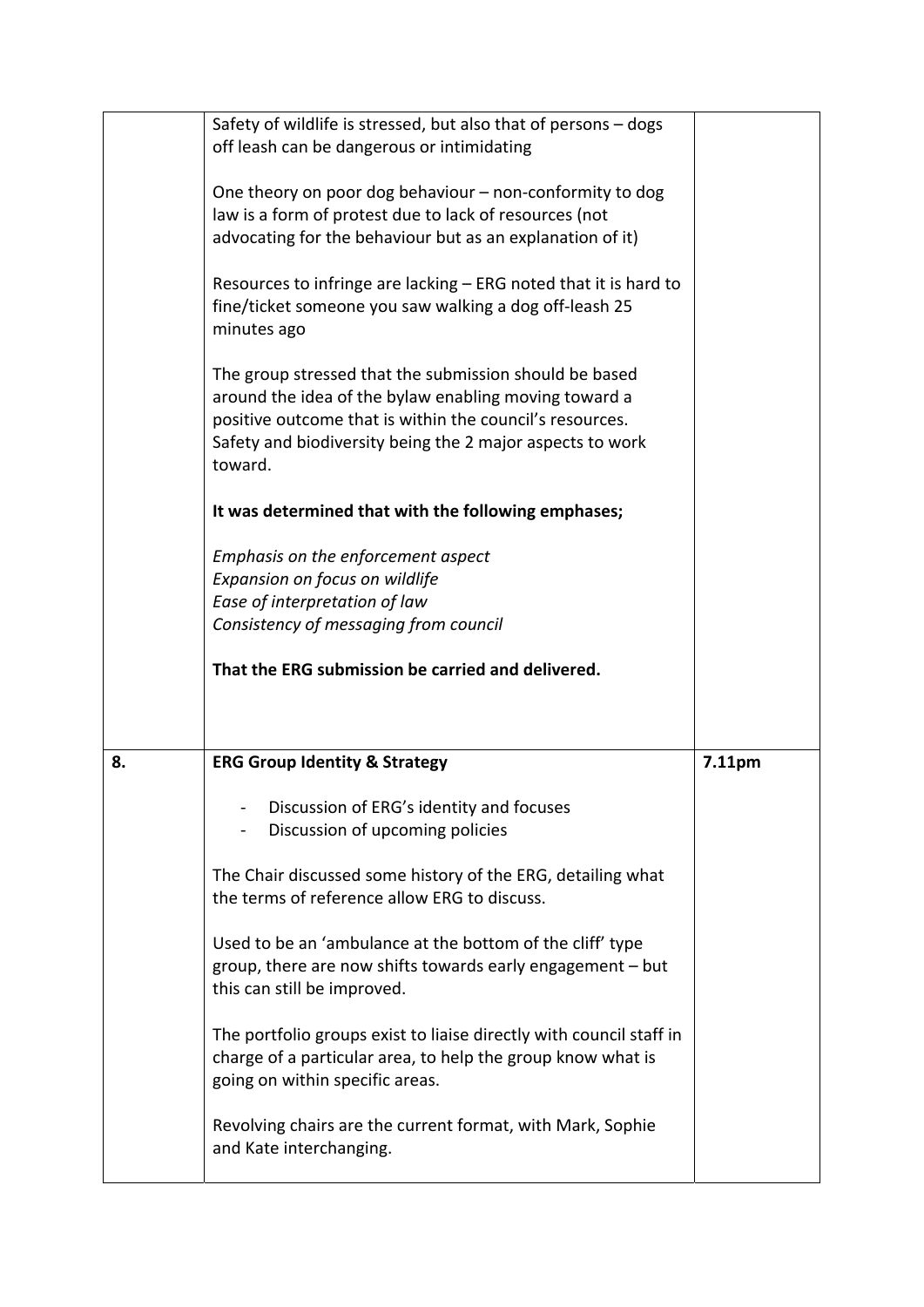| Loomio's effectiveness hasn't replaced the portfolio groups,<br>the groups are still being looked to as an effective model. It is<br>recognised that the groups are 'new' and that time should be<br>given to them to see out their potential. |  |
|------------------------------------------------------------------------------------------------------------------------------------------------------------------------------------------------------------------------------------------------|--|
| ERG commended the work in the climate change space (Tom<br>& Moana) and how that functions. Transport was recognised<br>as a much more challenging space to work in.                                                                           |  |
| The newer members of ERG stressed some context in the<br>portfolio groups would be appreciated. This would allow<br>members to gravitate toward work more easily.                                                                              |  |
| ERG noted that many presentations could be memo based.<br>This would allow for more discussion of portfolio issues.                                                                                                                            |  |
| Portfolio leads noted they would like some context and insight<br>into the group's queries in those spaces - what are the<br>concerns in wastewater for example.                                                                               |  |
| Principles to deal with issues were also discussed; these are to<br>be clarified at the following meeting.                                                                                                                                     |  |
| Paula to begin this, 20 mins reserved to discuss this at the<br>following meeting.                                                                                                                                                             |  |
| Hamish volunteered to look into all the portfolio groups                                                                                                                                                                                       |  |

**The meeting adjourned at 7.35 pm**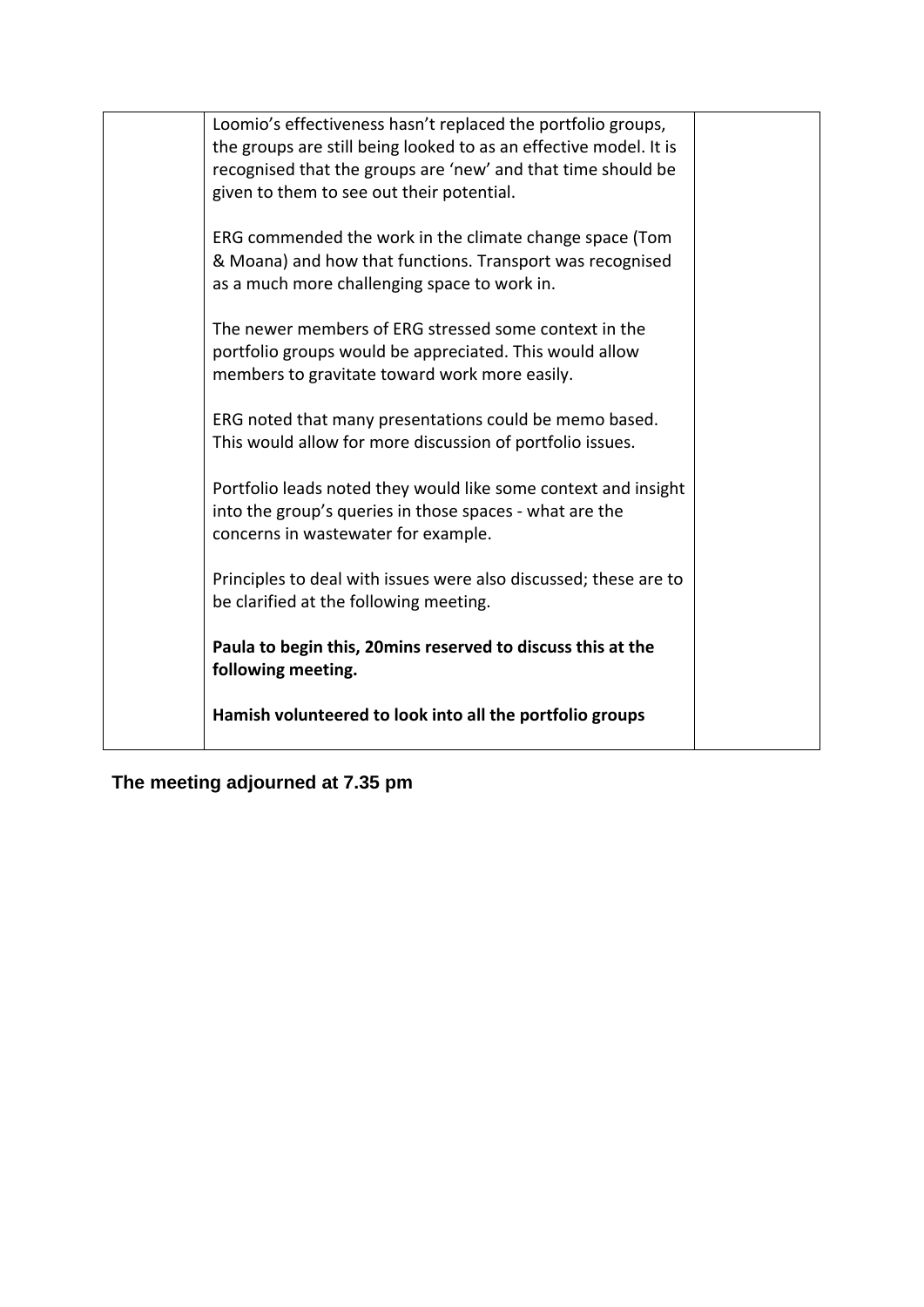#### **Action Points**

- 1. ICMP update at the next meeting
- 2. Hamish to look into Portfolio Groups
- 3. James to organise Mike Mendonca to come to next meeting
- 4. Paula to provide draft principles for discussion
- 5. James to contact Pete Whiting regarding cycleway engagement
- 6. ERG to work on the Annual Report

| <b>Working group</b>  | <b>ERG lead</b>        | <b>Council officer</b>                                                          |
|-----------------------|------------------------|---------------------------------------------------------------------------------|
| <b>Transport</b>      | Paula Warren           | Elise Webster, Principal<br><b>Advisor Transport</b><br><b>Strategy</b>         |
| <b>Climate Change</b> | <b>Yvonne Legarth</b>  | Moana Mackey,<br><b>Programme Manager</b><br>Sustainability                     |
| Waste                 | <b>Martin Payne</b>    | <b>Adrian Mitchell, Waste</b><br><b>Operations Manager</b>                      |
| <b>Urban Growth</b>   | <b>Graeme Sawyer</b>   | <b>Trudy Whitlow, Urban</b><br>Design & Heritage<br><b>Manager</b>              |
| Water                 | Paula Warren (interim) | Yon Cheong Manager,<br><b>Regional Strategy and</b><br><b>Policy Wgtn Water</b> |
| <b>Biodiversity</b>   | <b>Stu Farrant</b>     | Myfanwy Emeny, Team<br><b>Leader Biodiversity &amp;</b><br><b>Urban Ecology</b> |

# **Portfolio groups**